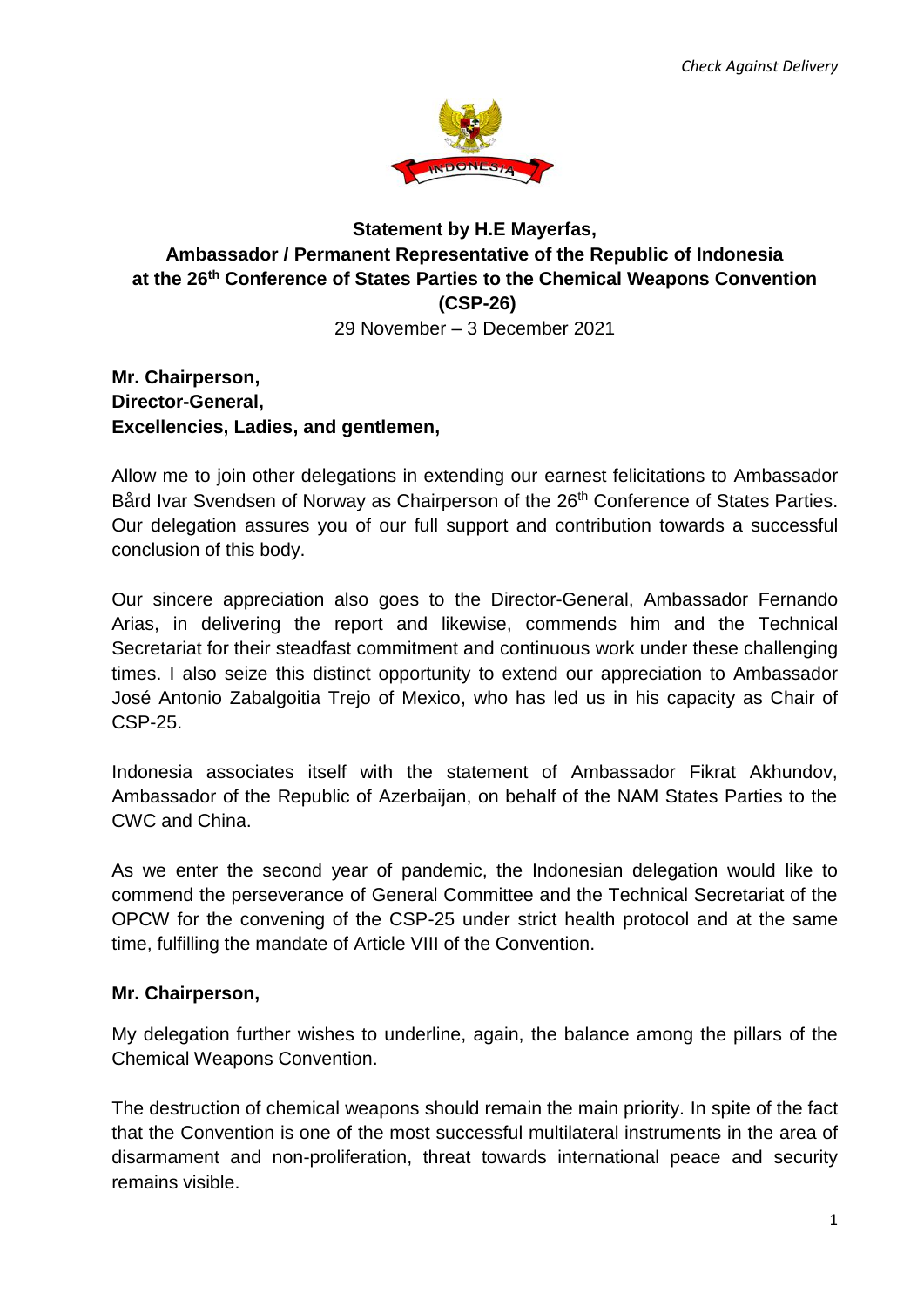Indonesia condemns, under strongest possible terms, on the use of chemical weapons, or the use of toxic chemicals as weapons, by anyone, anywhere, under any circumstances and for whatever reasons. It is imperative to continue and enhance appropriate and credible responses as well as cooperation by the OPCW and its State Parties.

Indonesia believes that the mere assurance for this world to be free from chemical weapons is not only further enlargement of membership towards universality. It reminds us of the importance that the destruction of all categories of chemical weapons under strict verification should continue to be accorded top priority. It also reminds us that further efforts could be undertaken by other Possessor States Parties to the Convention to achieve their complete destruction in the most practicable way possible under verification by the OPCW.

Indonesia took note of the near completion status of the declared prohibitive scheduled chemicals under the Convention. We firmly believe that the shared interest of all State Parties and strict verification mechanism by the OPCW are essential in achieving the final objective of the CWC. Indonesia urges the remaining possessor states to fulfil their obligation in destroying the remaining declared scheduled chemicals as well as the ACWs before the agreed deadlines.

The effective verification is a necessity for attaining non-proliferation and confidence building. While we took note that the effectiveness of the CWC as being the sole disarmament and nonproliferation regime with the highest rate of WMD destruction progress which contributes to the maintenance of peace and security, Indonesia calls for the credible continuation of the success as the role model for other disarmament and non-proliferation of WMD regimes.

Indonesia reiterate its firm commitment on the achievement of complete disarmament, including the prohibition and elimination of all chemical weapons in line with the Convention and welcomes the resumption of the OPCW inspection activities, under the Article VI of the Convention. Our delegations call for the Technical Secretariat to continue its verification and inspection mandates without compromising its credibility even in the midst of limited mobility in view of the pandemic.

Further, Indonesia strongly believe that strengthening international cooperation and assistance as well as peaceful uses of chemistry, are among the foremost elements of the Convention and essential features for attaining non-proliferation and confidence building.

Indonesia stands ready to continue working with the TS and other States Parties to enhance regional capacities as well as programs in the implementation of the Convention, including agreed measures in strengthening the implementation of Article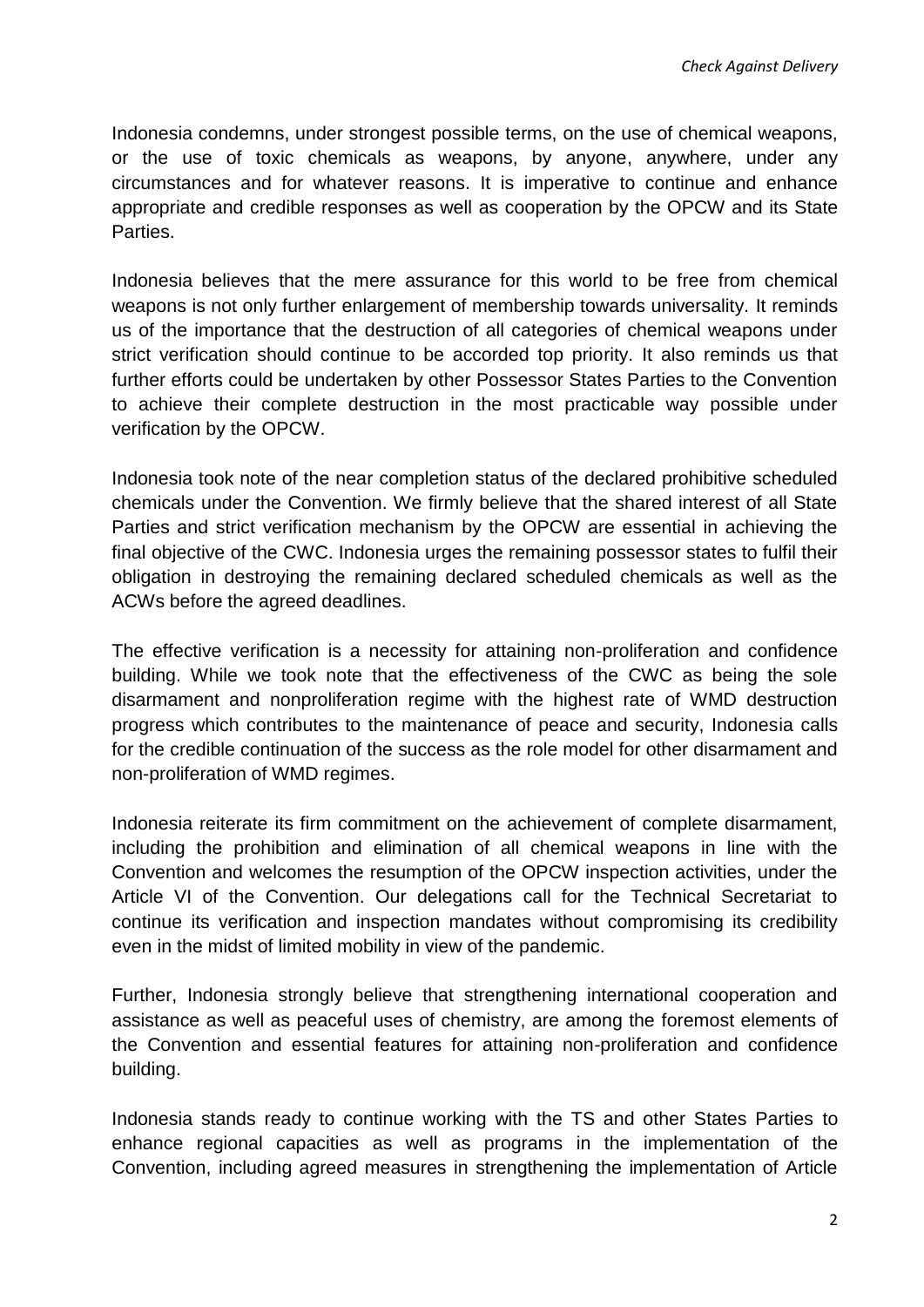XI on Economic and Technological Activities. Along this line, Indonesia highly commends also the approaches taken by the Technical Secretariat in continuing its capacity building programs virtually given the height of the pandemic.

My delegation believes that the success of promoting chemical safety and security should also depend on the support of other stakeholders. Within this purview, Indonesia calls for an increase of engagement with the chemical industries to promote global chemical trade and to strengthen the mechanism for consultation and cooperation in closing down technological gaps among States Parties.

### **Mr. Chairperson,**

Much of the deliberations and concerns address the issue of the Syrian Arab Republic and my delegation has taken note on the efforts and progress made on the elimination and destruction of chemical weapons in Syria. Indonesia underscores the importance of continuous cooperation between the OPCW and the Syrian Arab Republic and the use of good faith and constructive dialogue to resolve all outstanding issues.

Indonesia took note on the two reports of the Investigation and Identification Team (IIT) on the alleged chemical incidents in Ltamenah on 24 and 30 March 2017 and in Saraqib on 4 February 2018. Whilst noting IIT being mandated as a non-judicial investigative body, compliance issues should be settled under the relevant policy making organs in the OPCW based on the Convention. Further, Indonesia reiterates its views that fact finding activities and question of compliance should be conducted in impartial, factual and free from any kind of politization by appropriate measures according to the Convention.

In this regard, my delegation urges this body to support the constructive consultation process between the Syrian Arab Republic and the Declaration Assessment Team (DAT) in addressing the verification issues without delay.

#### **Mr. Chairperson,**

We applaud Director General Ambassador Fernando Arias for his leadership and his able staff for their keen sense of integrity and professionalism and for their perseverance in their mission and for that it should be commended. Indonesia joins other distinguished delegations in supporting the draft decision for the renewal of appointment of the current Director General Ambassador Arias.

On the 2022-2023 OPCW Budget and Program, Indonesia welcome the biennial format to ensure that the work of the Technical Secretariat contributes to the achievement of defined results and optimize the use of resources. In line to this, Indonesia took note that the OPCW has departed from the *zero nominal growth*, due to the inflation and UN Scale of Assessment, per 31 December 2021.